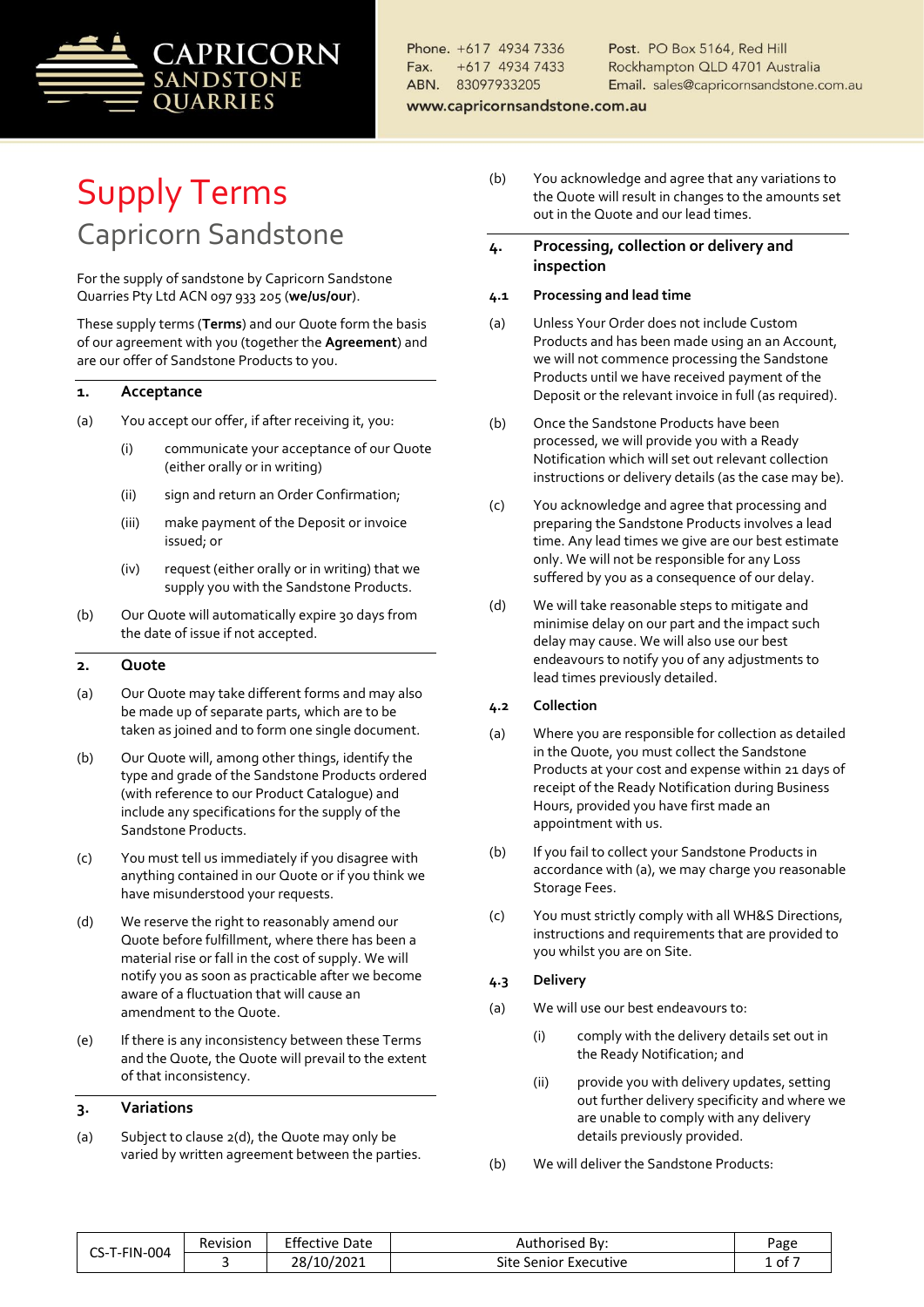

Post. PO Box 5164, Red Hill Rockhampton QLD 4701 Australia Email. sales@capricornsandstone.com.au

www.capricornsandstone.com.au

- (i) to the nominated delivery address in the Quote (**Delivery Address**);
- (ii) to the kerbside of the Delivery Address (**Delivery Location**), provided that the Delivery Location is safe, within the boundary of the property (unless permit confirmed or expressly requested), easy to access and not likely to impede any third parties. If the Delivery Location does not meet these criteria, we will return the Sandstone Products to our quarry or other storage facility.
- (c) If delivery cannot be affected under [\(b\)](#page-0-1) due to a problem with the Delivery Location or you request for delivery to be delayed:
	- (i) you acknowledge and agree that you will be responsible for the reasonable costs relating to the return, storage and redelivery of the Sandstone Products to our Site or such other reasonable storage location as we determine in our absolute discretion; and
	- (ii) we will provide you with notice of the delivery failure, set out anticipated additional costs with payment terms and provide instructions for rescheduling delivery, which we will make in accordance wit[h \(a\).](#page-0-2)
- (d) You agree that:
	- (i) if we deliver the Sandstone Products in accordance wit[h \(b\),](#page-0-1) we have entirely discharged our delivery obligations; and
	- (ii) you are solely responsible for moving the Sandstone Products from the Delivery Location.

### **4.4 Inspection**

- (a) You are responsible for inspecting the Sandstone Products at the time of collection or within 3 Business Days of delivery.
- (b) If the Sandstone Products do not satisfy the criteria in the Quote, you must provide us with notice of the issues (along with pictures illustrating the issues, where we are not able to view the Sandstone Products).

#### <span id="page-1-2"></span>**5. Charges and payment**

#### <span id="page-1-1"></span>**5.1 Deposit**

(a) We may where set out in the Quote, require you to make payment of the Deposit before we commence processing your Order.

- (b) The Deposit will be applied by us against any amount owing to us under this Agreement, following the issue of our invoice/s to you.
- **5.2 No account / Custom Products – payment timing**
- (a) You must pay the amounts set out in the Quote for the Sandstone Products and any associated charges (including freight) in the manner specified in our Quote.
- (b) Subject to sub-claus[e 5.3,](#page-1-0) we may require full payment of the Sandstone Products and any associated charges (including freight) before we commence processing, allow collection or cause for delivery to be effected.
- (c) Where you have paid in full, we will issue you with a tax invoice following receipt of the funds.
- (d) Where payment for the Sandstone Products has not been made in full, we will invoice you at the time set out in the Quote or as we otherwise reasonably determine. You must make payment of any balance due, in the manner and within the time frame set out in the tax invoice.

### <span id="page-1-0"></span>**5.3 Account – payment timing**

Where you have an Account with available credit and Your Order does not include Custom Products:

- (a) we will issue a tax invoice at the end of each calendar month, or at such other times agreed between us; and
- (b) payment for the Sandstone Products is to be made in the manner and within the time frame set out in the tax invoice.

#### **5.4 Payment generally**

- (a) All payments must be made in cleared funds without set-off, or counterclaim, deduction or withholding.
- (b) If you fail to pay any amount owing under this Agreement when due, we may:
	- (i) charge you for all costs and expenses incurred by us in recovering the outstanding amount from you;
	- (ii) charge you compound interest at a rate of 10% per annum on the overdue amount which will begin accruing on the first day that payment is overdue; and
	- (iii) immediately suspend the provision of any and all Sandstone Products to you until payment of all arrears is received by us.

| S-T-FIN-004<br>--<br>ب | Revision | Effective<br>Date         | Bv:<br>Authorised             | Page         |
|------------------------|----------|---------------------------|-------------------------------|--------------|
|                        |          | /2021<br>าถ<br>10/<br>∟0∠ | Site<br>senior '<br>Executive | -<br>ot<br>- |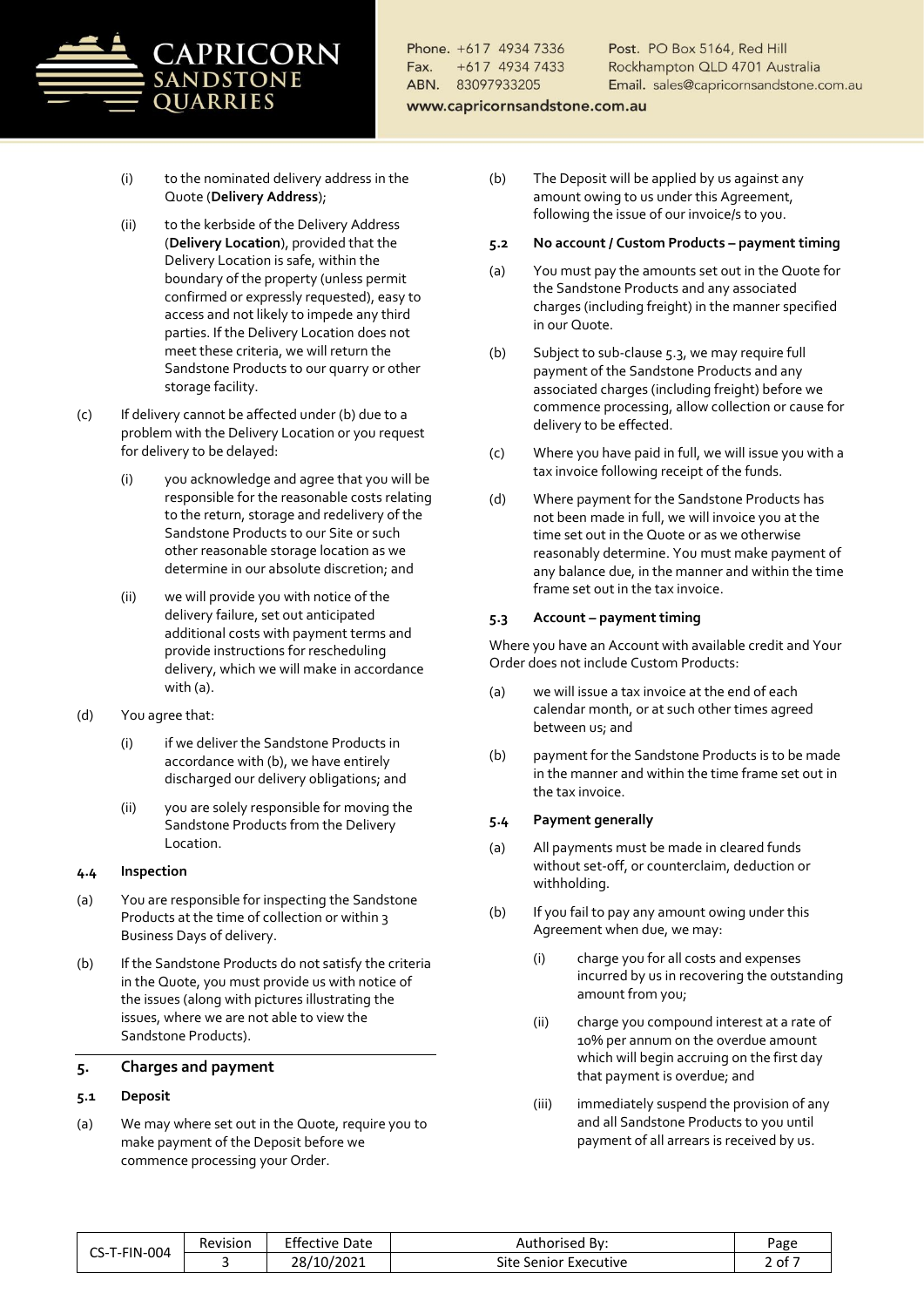

Post. PO Box 5164, Red Hill Rockhampton QLD 4701 Australia Email. sales@capricornsandstone.com.au

www.capricornsandstone.com.au

# <span id="page-2-9"></span>**6. Returns**

- (a) Except where the Sandstone Products were not to specification, the Sandstone Products are not capable of being returned to us for any reason, unless:
	- (i) we have expressly agreed;
	- (ii) you have delivered the Sandstone Products to our quarry or other reasonably nominated storage facility at your cost; and
	- (iii) they are undamaged, in good condition, in original or equivalent packaging (if applicable) and accompanied by a dispatch note stating the invoice number, date of supply and reason for return.
- (b) Where we have accepted a return, you will be issued with a credit not a refund.

# <span id="page-2-10"></span>**7. Termination of Agreement**

#### <span id="page-2-4"></span>**7.1 Termination by you**

- (a) If you wish to cancel your Order you must notify us in writing as soon as possible, subject to subclause[s \(b\)](#page-2-0) an[d \(c\).](#page-2-1)
- <span id="page-2-0"></span>(b) You cannot cancel your Order if:
	- (i) the production of the relevant Sandstone Products has commenced; or
	- (ii) we have already dispatched the Sandstone Products for delivery,

unless we otherwise agree in writing.

<span id="page-2-1"></span>(c) Cancellation will not be effective unless confirmed by us in writing.

#### <span id="page-2-3"></span>**7.2 Termination by us**

- <span id="page-2-6"></span><span id="page-2-5"></span><span id="page-2-2"></span>(a) We may refuse to supply the Sandstone Products outlined in our Quote at any time where:
	- (i) the Sandstone Products are unavailable for any reason whatsoever;
	- (ii) our Quote is more than 30 days old;
	- (iii) you become insolvent, enter to administration or you otherwise cease to conduct your business in the normal manner (where the Sandstone Products are purchased using your Account);
	- (iv) you have not complied with your obligations under this Agreement; or
	- (v) there is a dispute between the parties.
- (b) Upon cancellation under sub-claus[e \(a\)\(ii\)](#page-2-2) we may issue you with an updated Quote (**Updated Quote**) for your acceptance in accordance with claus[e 1.](#page-0-3)
- (c) Where you have already paid a Deposit under the cancelled Quote and you:
	- (i) accept the Updated Quote, we may require you to pay any additional amount to us before we will commence processing your Order, in accordance with clauses [3\(a\)](#page-0-4) and [5.1;](#page-1-1) or
	- (ii) refuse the Updated Quote, we will refund the Deposit to you less any amount deducted to cover any monies owed to us under this Agreement.
- (d) A refusal to supply under sub-claus[e 7.2](#page-2-3) will not affect our right to institute legal proceedings for the recovery of any monies owed to us.

#### <span id="page-2-8"></span>**7.3 Termination for breach**

- (a) If either party breaches any of these Terms and such a breach is capable of rectification, the other party must give the defaulting party written notice requesting that the breach be rectified within 5 business days (**Breach Notice**).
- (b) If a breach has not been rectified within  $5$  business days of the giving of a Breach Notice, the party giving the Breach Notice may terminate this Agreement immediately by notice in writing to the other.
- (c) If any party breaches a material term and the breach is not capable of rectification, the other party may terminate this Agreement immediately by notice in writing to the party in breach.

#### **7.4 Refund of Deposit**

Where you have paid a Deposit and:

- (a) successfully cancelled your Order under claus[e 7.1;](#page-2-4)
- (b) we have cancelled your Order under clauses [7.2\(a\)\(i\)](#page-2-5) o[r 7.2\(a\)\(iii\)](#page-2-6) t[o 7.2\(a\)\(v\);](#page-2-7) or
- (c) your Order has been cancelled under claus[e 7.3,](#page-2-8)

we will refund the Deposit to you less any amount deducted to cover any monies owed to us under this Agreement.

#### **8. Risk**

Risk in the Sandstone Products passes to you immediately upon collection or delivery to the Delivery Address.

<span id="page-2-7"></span>

| CS-T-FIN-004 | Revision | Effective<br>Date | Authorised By:           | Page       |
|--------------|----------|-------------------|--------------------------|------------|
|              |          | 28/10/2021        | Site<br>Senior Executive | $3$ of $-$ |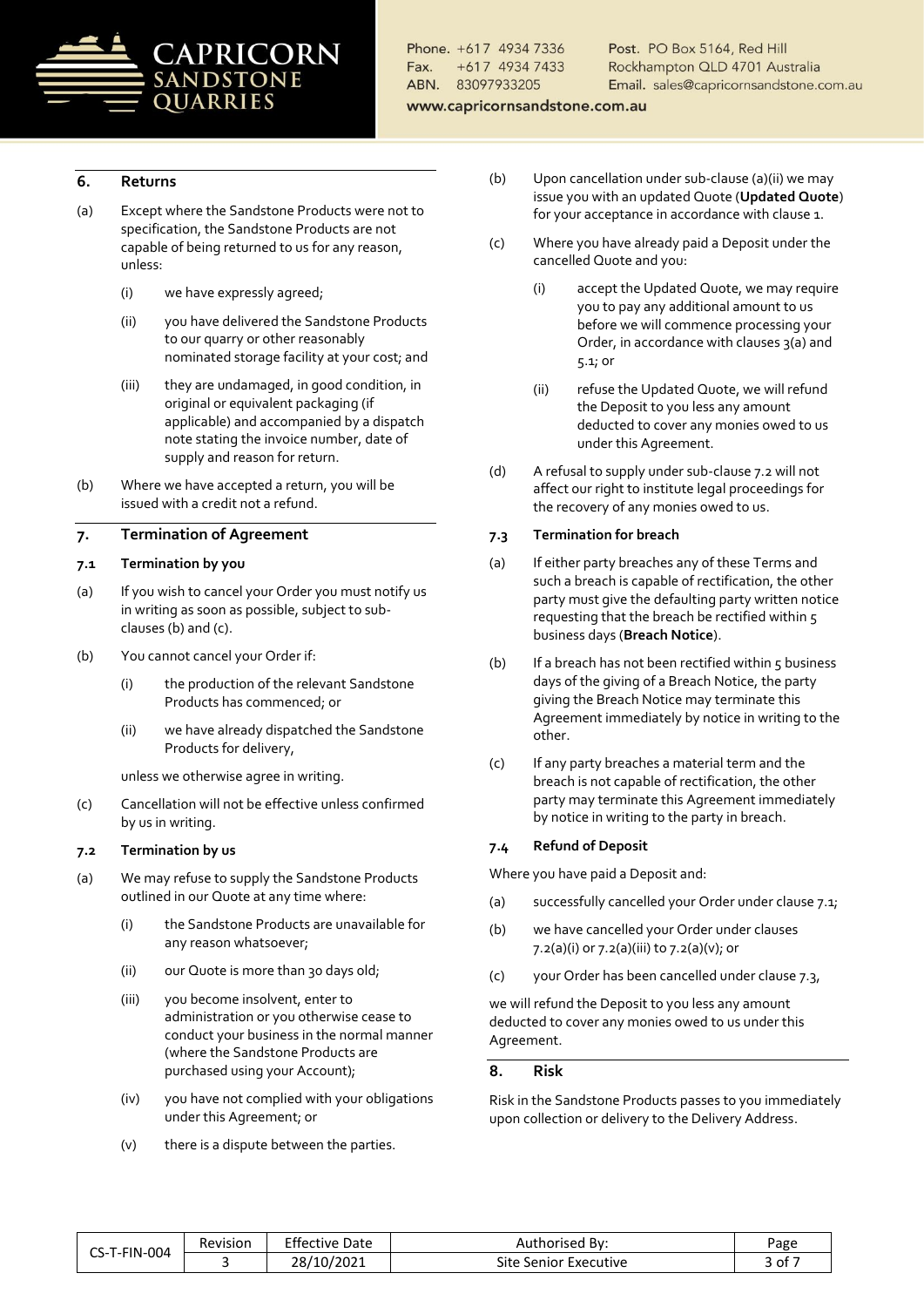

Post. PO Box 5164, Red Hill Rockhampton QLD 4701 Australia Email. sales@capricornsandstone.com.au

www.capricornsandstone.com.au

# <span id="page-3-0"></span>**9. Retention of title**

- <span id="page-3-1"></span>(a) Legal and equitable title and property in the Sandstone Products remains with us until full payment of all amounts owing under this Agreement are received by us. Title will not pass to you nor to any person the Sandstone Products are purported to be sold to by you until full payment has been received by us.
- (b) You may, on your own account as principal, sell the original Sandstone Products supplied in the ordinary course of your business subject always to our title in respect of the Sandstone Products under claus[e 9](#page-3-0)[\(a\).](#page-3-1)
- (c) Until payment in full has been received by us, you will:
	- (i) hold the Sandstone Products as our agent;
	- (ii) store the Sandstone Products separately so that they can be identified as our property, and must not mix the Sandstone Products with other Sandstone Products;
	- (iii) insure the Sandstone Products for their full replacement value and have our name noted on the policy as an interested party;
	- (iv) to the extent that the sale of Sandstone Products results in proceeds, hold such proceeds (up to the total amount owing to us) as trustee for us.
- (d) Until payment in full has been received you must not:
	- (i) claim any interest in the Sandstone Products to secure any liquidated or unliquidated debt or obligation;
	- (ii) claim a lien over the Sandstone Products or any part of them; or
	- (iii) create or purport to create any interest in the Sandstone Products in favour of any other person without our consent.
- (e) Where the Sandstone Products are in your possession, custody or control, we may, with or without prior notice to you, enter upon any premises at which the Sandstone Products or any part of them are stored, or at which we reasonably believe they are stored, to inspect and/or take possession of them. You agree to provide us with access and authority to any such premises for that purpose. We may direct you to deliver the Goods to us and you must comply with such a direction.
- (f) You must pay our costs and expenses in exercising our rights under this clause [9](#page-3-0) and must indemnify

us against any Claim arising directly or indirectly out of the exercise by us of any power or right under this clause. Where we exercise any power to enter premises, that entry will not give rise to any action of trespass or similar action on your part against us or any of our Representatives.

(g) We may sell or otherwise deal with the Sandstone Products we have repossessed.

#### <span id="page-3-2"></span>**10. Personal Property Securities Act**

- (a) You acknowledge and agree that our retention of title in clause [9](#page-3-0) constitutes a security agreement for the purposes of the PPSA and creates a security interest in our favour in the Sandstone Products supplied under this Agreement.
- (b) It is the intention of the parties that the security interest in the Sandstone Products is a purchase money security interest (including proceeds from the sale of the Sandstone Products).
- <span id="page-3-3"></span>(c) You agree that immediately upon:
	- (i) the creation of your Account; or
	- (ii) your failure to adhere to the payment terms in claus[e 5,](#page-1-2)

all amounts owing to us under this Agreement are a secured debt, with the security being a security interest in all your present and after-acquired property (including any proceeds from the sale of such property).

- (d) You agree that we may attend to registration of any of our security interests on the PPSR without notice to you.
- <span id="page-3-5"></span><span id="page-3-4"></span>(e) You undertake to:
	- (i) promptly sign any further documents and/or provide any further information which we may reasonably require to:
		- (A) register a financing statement or financing change statement in relation to a security interest on the PPSR;
		- (B) register any other document required to be registered pursuant to the PPSA; and
		- (C) correct a defect in a statement or document referred to in clauses [10](#page-3-2)[\(c\)](#page-3-3)[\(i\)](#page-3-4) [& \(ii\);](#page-3-5)
	- (ii) pay us for all expenses incurred in registering a financing statement or financing change statement on the PPSR or

| T-FIN-004<br>--<br>-ಎ∹ | Revision | - cc<br>Date<br>Effective | Bv:<br>Authorised           | Page     |
|------------------------|----------|---------------------------|-----------------------------|----------|
|                        |          | 10/2021<br>າວ<br>ا ∂∠     | Site<br>Senior<br>Executive | --<br>ot |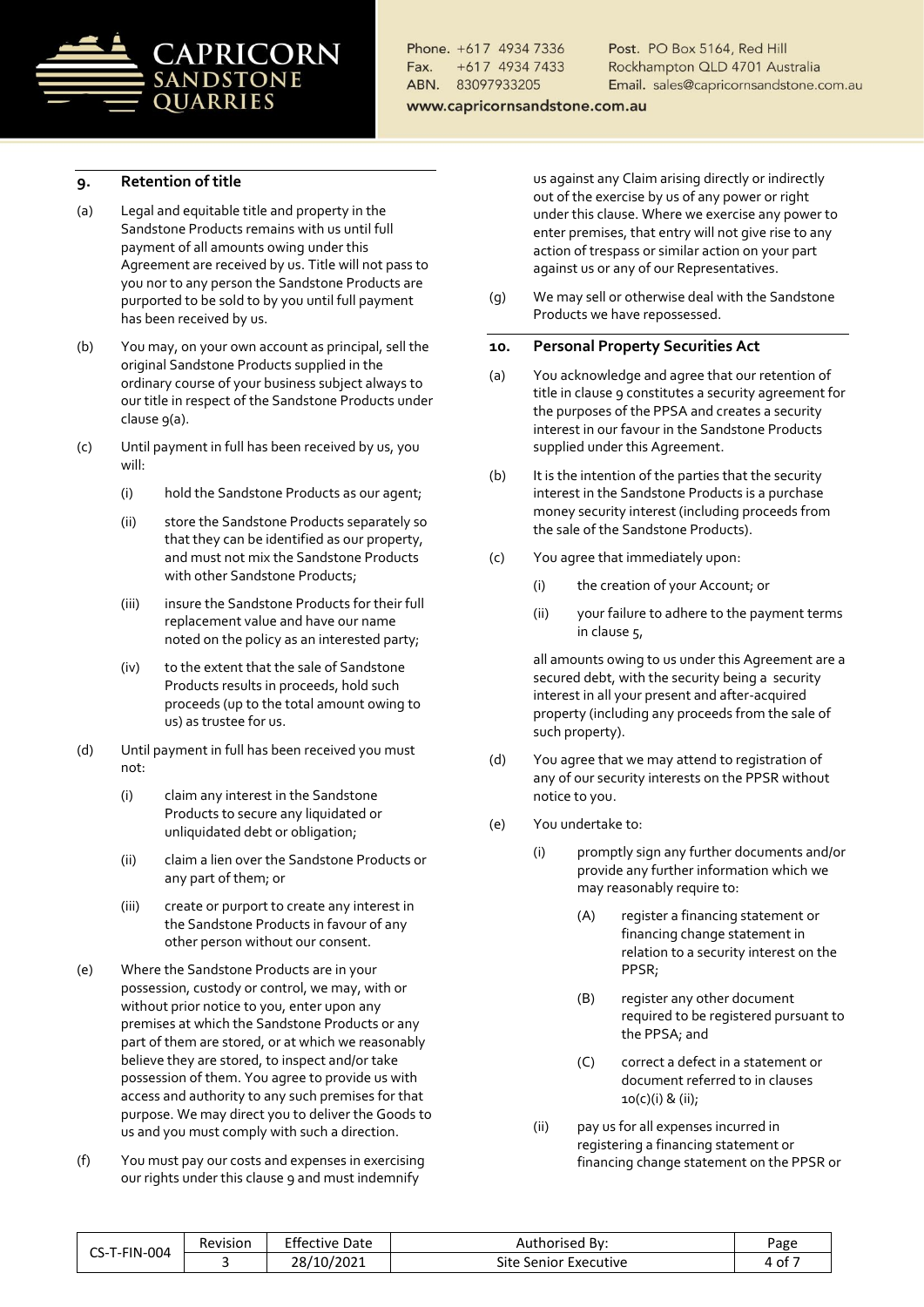# PRICORN **NDSTONE OUARRIES**

Phone. +617 4934 7336 +617 4934 7433 Fax ABN. 83097933205

Post. PO Box 5164, Red Hill Rockhampton QLD 4701 Australia Email. sales@capricornsandstone.com.au

www.capricornsandstone.com.au

releasing any property we have a security interest in;

- (iii) not register, or permit to be registered, a financing statement or a financing change statement in relation to the Sandstone Products in favour of a third party, without our prior written consent;
- (iv) give us not less than 14 days written notice of any proposed changes in your personal details, including but not limited to changes in name, address, facsimile number, email address, trading name or business practices; and
- (v) pay us for any costs incurred by us, including legal fees and disbursements on a solicitorclient basis, in obtaining an order pursuant to s182 of the PPSA and/or enforcing or attempting to enforce any security interest created in favour of us under this Agreement or otherwise.
- (f) The parties agree that sections 96, 115 and 125 of the PPSA do not apply to the security interest created by this Agreement.
- (g) Pursuant to section 144, you waive your rights to receive notices under sections 95, 118, 121, 130, 132 and 135 of the PPSA.
- (h) You waive your rights as a grantor and debtor under sections 142 and 143 of the PPSA.
- (i) You waive your rights to receive a verification statement in accordance with section 157 of the PPSA.
- (j) Any payments by the you under this Agreement will be applied in the order specified in section 14(6)(c) of the PPSA regardless of any direction or request by you, any agreement between the parties (express or implied) or the application of any such payment by us. We do not waive any rights under this clause by applying any payment in a different order.

# <span id="page-4-0"></span>**11. Warranties**

You acknowledge and agree that:

- (a) we give no warranty that the Sandstone Products are sufficient or adequate for your purposes.
- (b) in choosing the type and grade of the Sandstone Products and assessing their suitability for your required purposes, you have relied entirely upon your own knowledge, skill and judgment and have not relied upon our skill and judgment nor upon any promise or representation made or allegedly made by us.

#### **12. Sandstone Products**

#### **12.1 Natural Products**

- (a) The Sandstone Products are Australian sandstone, which is subject to variations in colour, texture, internal markings and other physical properties.
- (b) You acknowledge and agree to accept the Sandstone Products supplied containing the range of colour and textural variations common to stone and other similar natural products, including natural defects which might reasonably be expected in the type and grade of the Sandstone Products ordered.
- (c) You acknowledge that any Sandstone Products designated within our Product Catalogue as 'Quarry Run' are sold directly in a more rugged state, without additional processing, and are likely to contain natural imperfections.

### **12.2 Care**

- (a) We recommend you:
	- (i) obtain professional advice prior to determining whether your Sandstone Products should be sealed at the time of installation to maintain their quality; and
	- (ii) not install your Sandstone Products in or near any environment in which the Sandstone Products might be exposed to abrasion or chemicals (including salt).
- (b) You acknowledge and agree that the Sandstone Products will naturally deteriorate over time when exposed to the weather, and that this deterioration may be accelerated by a number factors including:
	- (i) a lack of regular or proper maintenance;
	- (ii) the particular location of the Sandstone Products;
	- (iii) exposure to extreme weather;
	- (iv) improper or deterioration of joint materials;
	- (v) the use of de-icing salts or improper sealants or coatings; or
	- (vi) poor copings and flashing details or materials.

#### **12.3 Installation**

You acknowledge and agree that your installation of the Sandstone Products is done entirely at your own risk and that, in conducting the installation, you have relied entirely upon your own knowledge, skill and judgment and have not relied upon our skill and judgment nor upon any promise or representation made or allegedly made by us.

| CS-T-FIN-004 | Revision | <b>Effective Date</b> | Authorised By:           | Page   |
|--------------|----------|-----------------------|--------------------------|--------|
|              |          | 28/10/2021            | Site Senior<br>Executive | 7 of د |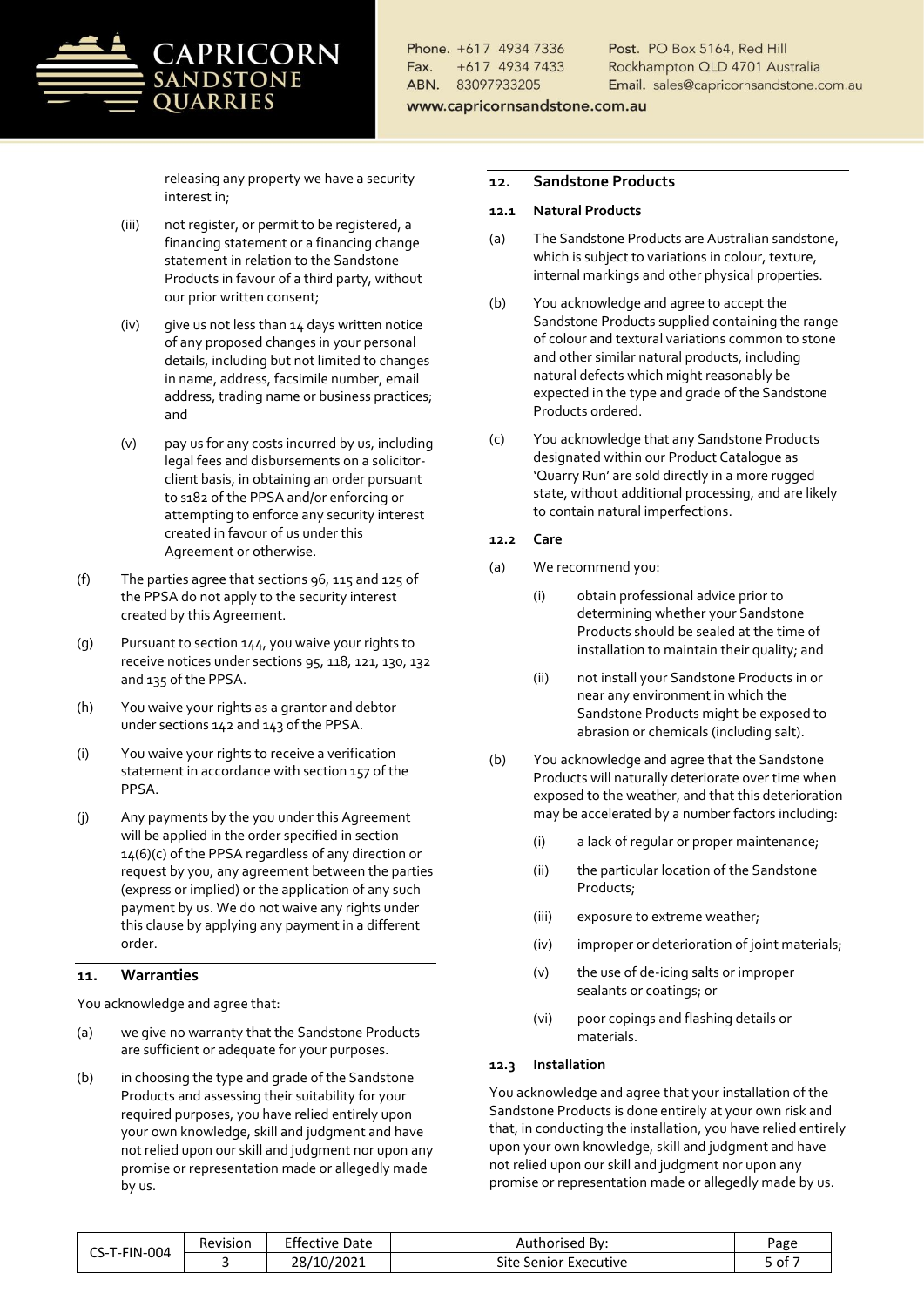

Post. PO Box 5164, Red Hill Rockhampton QLD 4701 Australia Email. sales@capricornsandstone.com.au

www.capricornsandstone.com.au

# <span id="page-5-1"></span>**13. Limitation of liability and indemnity**

#### **13.1 Limitation of liability**

- (a) All information, specifications and samples provided by us are approximations only and, subject to any guarantees under the ACL, small deviations or slight variations which do not substantially affect your use of the Sandstone Products will not entitle you to reject them upon delivery, or to make any Claim in respect of them.
- (b) Unless otherwise required by law, our liability for any breach of the Agreement in contract, tort (including negligence) or equity is limited, at our option, to:
	- (i) the replacement of Sandstone Products supplied;
	- (ii) the supply of equivalent Sandstone Products;
	- (iii) the cost of replacing the Sandstone Products supplied or of acquiring equivalent Sandstone Products;
	- (iv) the amount paid by you to us under the Agreement; or
	- (v) the amount paid out under an insurance policy we hold (less any excess).
- (c) Any claim for short or wrongful delivery must be notified to us within 14 days after the date of delivery.
- (d) To the maximum extent permitted by law, we will not be liable for any Loss or Consequential Loss incurred by you or any other person whether directly or indirectly related to this Agreement.

#### <span id="page-5-0"></span>**13.2 Indemnity**

You agree to indemnify us and keep us indemnified against any Loss that may be incurred by us arising from or in connection with any breach or default by you of this Agreement.

#### **13.3 Limitation**

To the extent that any Claim or Loss occurs as a result of any negligent act or omission caused by us or our failure to comply with the material obligations of this Agreement, your liability under clause [13.2](#page-5-0) will be proportionately reduced.

# **14. General matters**

#### **14.1 Interpretation**

In interpreting this document:

- (a) headings are for convenience only and will not affect interpretation of this Agreement;
- (b) words in the singular include the plural and words in the plural include singular, according to the requirements of the context;
- (c) a reference to legislation or other law includes delegated legislation and consolidations, amendments, re-enactments or replacements of any of them;
- (d) a reference to any of the words "include", "includes" and "including" is read as if followed by the words "without limitation"; and
- (e) terms used that are defined in the *A New Tax System (Goods and Services Tax) Act 1999* (Cth) or the *Corporations Act 2001* (Cth) have the meaning given in that Act, unless the context otherwise requires.

#### **14.2 Survival and essential terms**

- (a) Clauses [5,](#page-1-2) [6,](#page-2-9) [7,](#page-2-10) [9,](#page-3-0) [10,](#page-3-2) [11,](#page-4-0) [13,](#page-5-1) [14.3](#page-5-2) an[d 14.8](#page-6-0) and are taken to survive this Agreement.
- (b) Clauses  $4, 5$  $4, 5$  an[d 9](#page-3-0) are essential terms of this Agreement.

#### <span id="page-5-2"></span>**14.3 Assignment**

- (a) Subject to clause [14.3](#page-5-2)[\(b\),](#page-5-3) a party cannot assign, novate or otherwise transfer any of its rights or obligations under these Terms without the prior written consent of the other party.
- <span id="page-5-3"></span>(b) You agree that if we merge or amalgamate with another entity or otherwise sell or dispose of our business, we may assign or novate this Agreement, including all materials, personal information, confidential information and ideas supplied by you, to that other entity, provided that entity agrees to be bound by the stipulations in this Agreement or to stipulations equivalent in effect.

#### **14.4 Further assurances**

Each party must promptly do all further acts and execute and deliver all further documentation reasonably requested by the other party to give effect to the contemplations of this Agreement.

#### **14.5 Consents**

Unless these Terms expressly state otherwise, a party may in its absolute discretion, give conditionally or unconditionally or withhold, any consent under these Terms. To be effective any consent under these Terms must be in writing.

#### **14.6 Force majeure**

| CS-T-FIN-004 | Revision | Effective<br>Date      | Authorised By:           | Page  |
|--------------|----------|------------------------|--------------------------|-------|
|              |          | 10/2021<br>28/<br>2021 | Site Senior<br>Executive | ∍of ⊺ |